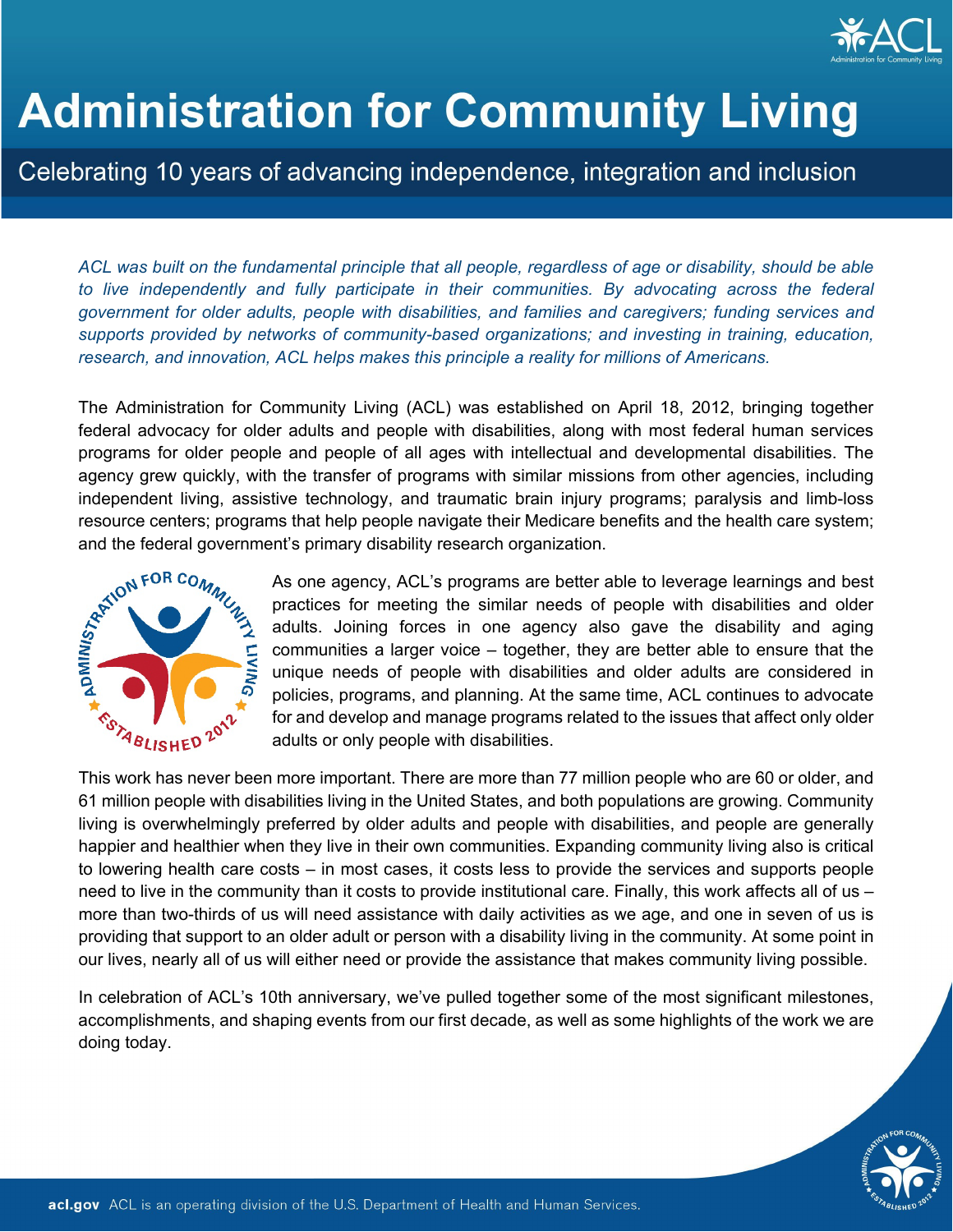# **Founding Milestones**

- On April 18, 2012, Secretary of Health and Human Services Kathleen Sebelius combined the Administration on Aging, the HHS Office on Disability, and the Administration on Developmental Disabilities to form the Administration for Community Living.
- In the FY 2014 annual appropriation, Congress transferred to ACL the State Health Insurance Assistance Program from the Centers for Medicare & Medicaid Services and the Paralysis Resource Center from the Centers for Disease Control and Prevention (CDC).
- The Workforce Innovation and Opportunity Act (WIOA) of 2014 transferred the National Institute on Disability, Independent Living, and Rehabilitation Research and the Independent Living and Assistive Technology programs to ACL from the Department of Education in FY 2015. That same year, the Limb Loss Resource Center was transferred from CDC to ACL.
- In the FY 2016 annual appropriation, Congress transferred the Traumatic Brain Injury Program from the Health Resources and Services Administration to ACL.

# **COVID-19 Response and Recovery**

People with disabilities and older adults have been disproportionately impacted by the COVID-19 pandemic. In addition to significantly increased risk of serious illness and death, many faced the serious threat of being forced to move from their homes into nursing homes and other institutional settings when they were cut off from the services they need to live independently due to physical distancing measures and workforce shortages. Many who contracted the virus were unable to return home following a hospitalization for the same reason.

Those who remained in the community faced increased social isolation and barriers to accessing health care, including COVID-19 testing, treatment, and vaccinations. All of these effects were even more pronounced for people with disabilities and older adults who face additional barriers due to race, ethnicity, sexual orientation, gender identity, income, language spoken, or other factors.

The following are just a few examples of how ACL and the aging and disability networks have been working together to address these issues since the start of the pandemic.

## *Providing critical services and support to make it possible for older people and people with disabilities to continue living in the community*

• As the pandemic took hold, the disability and aging networks quickly adapted programs and formed new partnerships to continue to meet the pressing needs of people who had received services before the pandemic. They also found ways to meet increased needs created by the closure of locations that provide services in the community and difficulties families faced in supporting loved ones due to physical distancing requirements. For example, the network significantly increased the number of home-delivered meals and created "grab-and-go" meals that could be picked up from congregate nutrition sites. They established virtual services, such as wellness checks and telephone reassurance, and employed video-teleconferencing services to promote face-to-face interaction for program participants with family members and program staff.

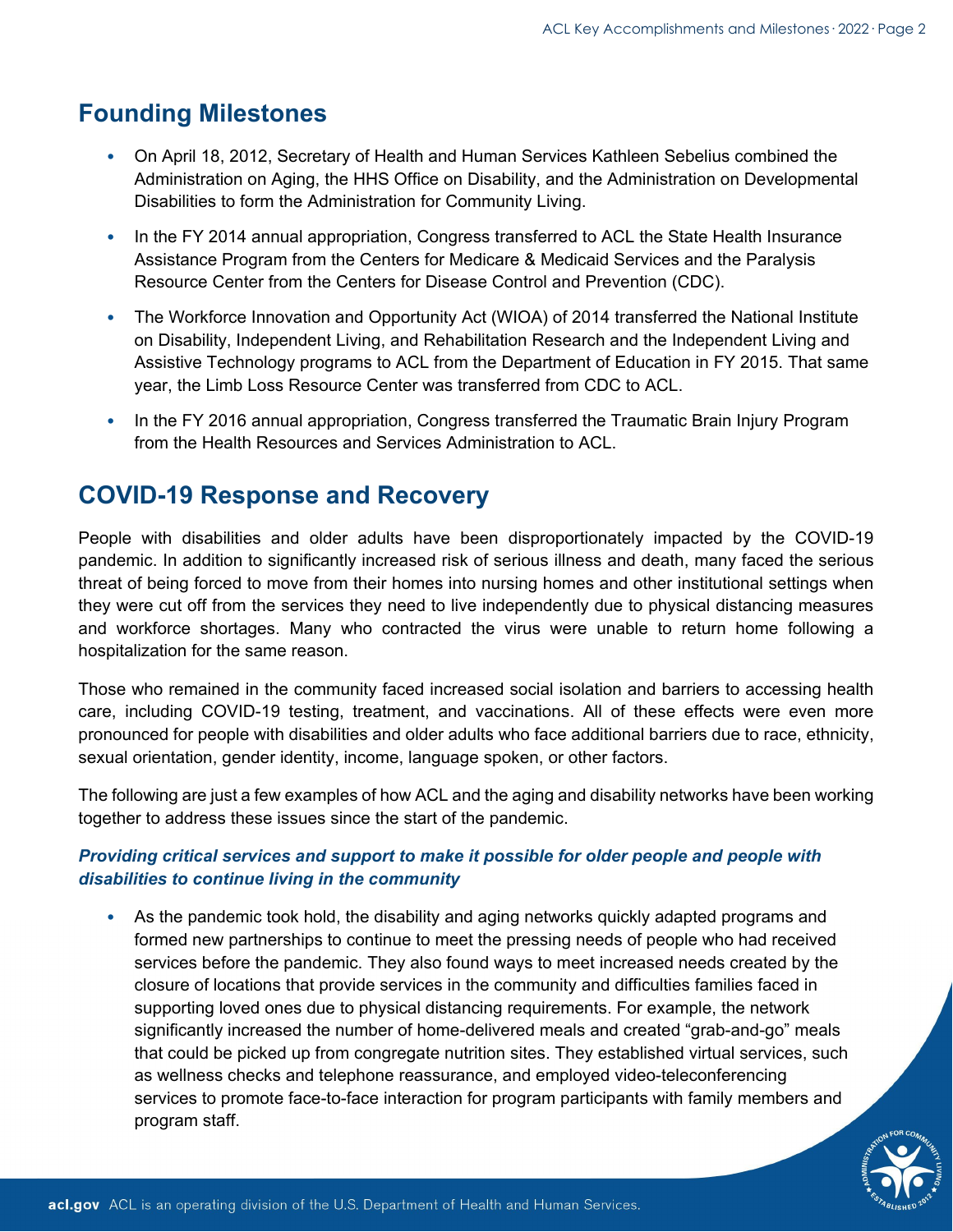• To support that work, ACL distributed more than \$3.2 billion in supplemental funding in FY 2020 and FY 2021.

#### *Upholding the civil rights of people with disabilities and older adults*

• Throughout the COVID-19 pandemic, ACL has worked closely with the HHS Office for Civil Rights (OCR) and our grantees to protect the civil rights of the populations we serve. For example, ACL worked closely with OCR on [guidance related to crisis standards of care](https://nam12.safelinks.protection.outlook.com/?url=https%3A%2F%2Fprotect-us.mimecast.com%2Fs%2FJWWaCG6Vj9I1Bj6sK3gfp%3Fdomain%3Dhhs.gov&data=05%7C01%7Cnlindner%40betah.com%7Cdc5e0efcdc3e415f9b1408da279abea9%7C45b91c92cbd0485499f906f7ba89644e%7C0%7C0%7C637865842835693320%7CUnknown%7CTWFpbGZsb3d8eyJWIjoiMC4wLjAwMDAiLCJQIjoiV2luMzIiLCJBTiI6Ik1haWwiLCJXVCI6Mn0%3D%7C3000%7C%7C%7C&sdata=bhBWzvgXuxjxZ8Sk4y4uqMLq%2BnIxs%2F%2F3giEz0k767L4%3D&reserved=0) to ensure that people with disabilities and older adults do not face discrimination in accessing lifesaving care. ACL's networks have been at the forefront of the fight when discrimination has occurred, bringing issues to OCR's attention, providing legal assistance and other support to individuals who were unable to access care, and providing technical assistance to help health care systems correct discriminatory policies and practices.

#### *Accelerating vaccination of older adults and people with disabilities*

- In the spring of 2021, ACL, in partnership with CDC, [awarded nearly \\$100 million in grants](https://www.hhs.gov/about/news/2021/03/29/hhs-to-expand-access-to-covid-19-vaccines-for-older-adults-and-people-with-disabilities.html) to the aging and disability networks to support outreach, education, and direct assistance to help older adults and people with disabilities get vaccinated. With these grants, the networks provided assistance with scheduling vaccine appointments, transportation to vaccine sites, direct support services needed to attend vaccine appointments, connection to in-home vaccination options, education about the importance of receiving the vaccine to people with disabilities and older adults, and more.
- This funding also increased the capacity of the [Eldercare Locator,](https://eldercare.acl.gov/) a national hotline that connects older adults and caregivers to services and resources in their communities, allowing the service to offer vaccine information to more than 63,000 people. It also allowed ACL to launch a similar resource for people with disabilities – the national [Disability Information and Access Line \(DIAL\).](https://acl.gov/DIAL) Launched on June 1, 2021, DIAL has helped more than 40,000 people find the services and resources they need.

#### *Promoting access to masks and COVID-19 tests*

- Through a partnership between ACL and the Health Resources and Services Administration (HRSA) announced in February 2022, HRSA-funded community health centers and rural health clinics and ACL's aging and disability networks are [working together to distribute](https://acl.gov/covid19/aging-and-disability-networks) at-home test kits and N95 masks to underserved and hard-to-reach older adults and people with disabilities.
- The Disability Information and Access Line also is helping connect people with disabilities to free tests and masks. For people who can use an at-home test, DIAL operators are available to assist with ordering free tests; understanding instructions for test administration and test results; or providing alternative instructions for those unable to access, read, or understand the manufacturer's version. For those who cannot use an at-home test, DIAL operators can assist individuals with ordering tests to collect a specimen that can be mailed back for results. For individuals who cannot use either an at-home test or an alternative "swab and send" test, DIAL operators can assist callers with locating their state or local health department and/or disability and aging resources for additional assistance with other testing options that may be available in

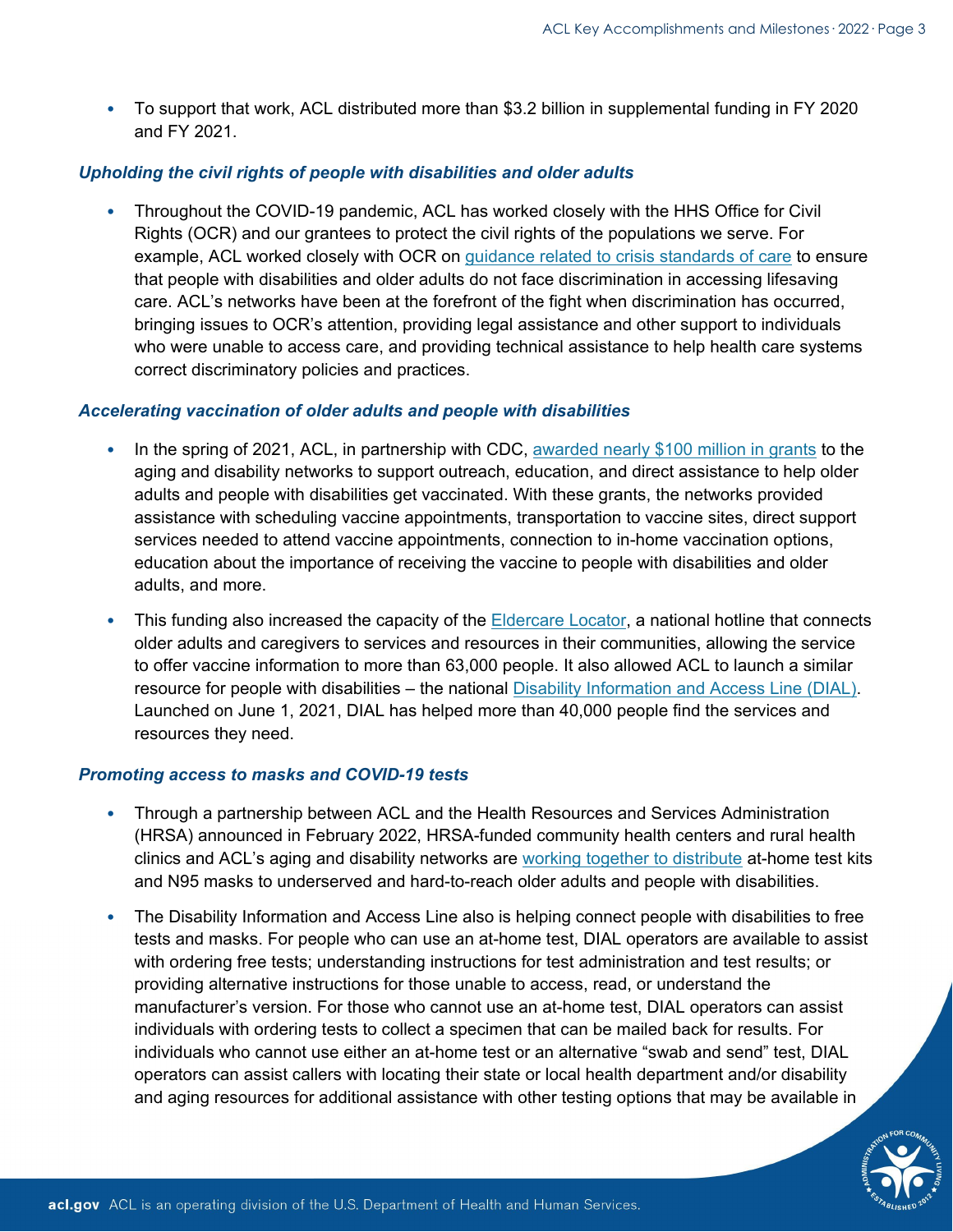their community, including identifying potential in-home testing options, or assistance with transportation or companion support to visit a community-based testing site.

#### *Sharing lessons learned and preparing for the future*

- **Expanding the public health workforce in the aging and disability networks:** In January 2022, ACL [began distributing \\$150 million](https://acl.gov/news-and-events/announcements/acl-investing-150-million-expand-public-health-workforce-respond) in public health workforce funding provided through the American Rescue Plan to ACL's networks to expand the capacity of the public health system to meet the needs of people with disabilities and older adults.
- **Addressing the needs of people with long COVID:** ACL is playing a leading role in the wholeof-government effort to meet the needs of people with long COVID. ACL is working closely with partners such as the HHS Office of Civil Rights and the Departments of Justice, Labor, and Education to raise awareness of long COVID as a potential cause of disability, protect people with COVID-related disabilities from illegal discrimination, and connect people with long COVID to the resources and supports they need.
- **Supporting research about the impacts of the COVID-19 pandemic on the disability community:** ACL's National Institute on Disability, Independent Living, and Rehabilitation Research has supported a number of projects that have explored the disproportionate effects of [the COVID-19 pandemic on people with disabilities.](https://acl.gov/sites/default/files/COVID19/ACL_Research_ImpactC19-PWD.pdf) That work has illuminated the need for further research and will inform the development of interventions to better support people with disabilities, both during national emergencies and in daily life.

# **Looking to the Future: Strengthening the Community Living Infrastructure**

The pandemic both demonstrated the critical importance of the 20,000 community-based organizations that make up ACL's networks and laid bare the fragility of our nation's system of supporting older adults and people with disabilities to live in the community. The impact of the longstanding shortages in the workforce that provides paid care, our dependence on volunteers, and the extent to which family caregivers must fill the gaps when services are not available quickly became clear. The pandemic also exacerbated the challenges of family caregiving. Balancing work, family, and caretaking became even more difficult, and in many cases, caregivers had to completely leave the workforce.

The pandemic has created a new urgency and momentum for ACL's work: Improving the availability and quality of home and community-based services, supporting families and other informal caregivers, advancing the inclusion of people with disabilities and older adults in all aspects of American life – in other words, strengthening the infrastructure of community living.

## **Advancing Equity for Older Adults and People with Disabilities**

Advancing equity is at the core of everything ACL does. Our work advances inclusion, integration, and independence throughout life, which includes ensuring equitable opportunities for education, employment, self-determination, and all other elements of American life. Most of our programs focus on those in greatest need, which often includes people who – in addition to being marginalized due to age and/or disability –

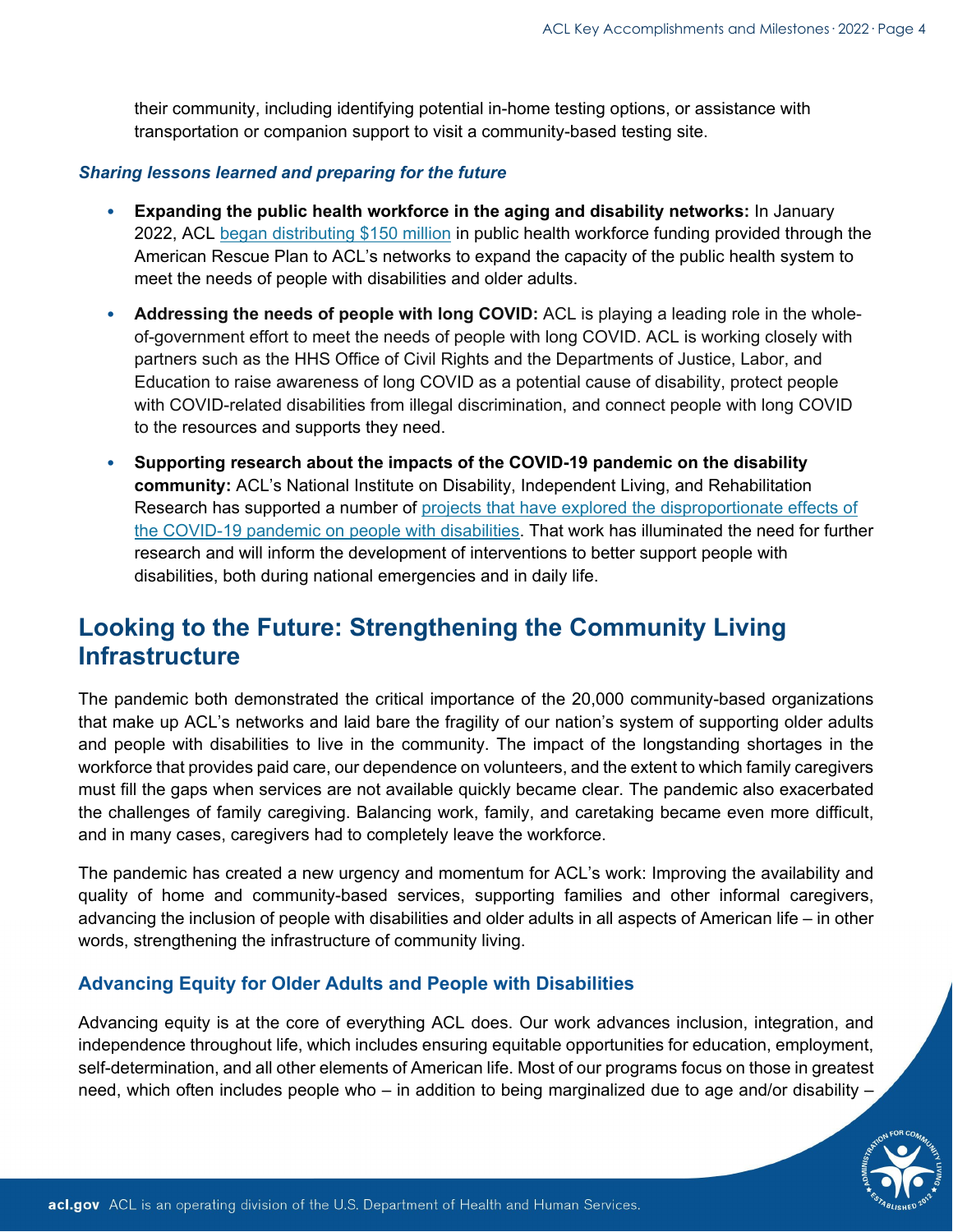face additional barriers due to race, ethnicity, sexual orientation, gender identity, poverty, language spoken, or other factors.

In support of President Biden's [Executive Order 13985 Advancing Equity and Support for Underserved](https://www.whitehouse.gov/briefing-room/presidential-actions/2021/01/20/executive-order-advancing-racial-equity-and-support-for-underserved-communities-through-the-federal-government/)  [Communities through the Federal Government,](https://www.whitehouse.gov/briefing-room/presidential-actions/2021/01/20/executive-order-advancing-racial-equity-and-support-for-underserved-communities-through-the-federal-government/) ACL also has launched several new efforts focused specifically on advancing equity. These include:

- **Older Adults Equity Collaborative (OAEC):** The [Older Adults' Equity Collaborative](https://acl.gov/programs/diversity-and-cultural-competency/oaec) includes five ACL-funded national Minority Aging Technical Assistance and Resource Centers that each focus on serving a unique community. Together, they work to ensure access and equity across aging services programs by providing technical assistance to the aging services network. To promote and support collaboration, coordination, and cross-cutting efforts among the OAEC organizations, ACL also funds [a coordinating center](https://www.nyam.org/center-healthy-aging/advising/oaec-resource-library/) administered by the [Center for Healthy Aging at The New](https://www.nyam.org/our-expertise/center-healthy-aging/)  [York Academy of Medicine.](https://www.nyam.org/our-expertise/center-healthy-aging/)
- **Promoting employment opportunities for researchers from underrepresented populations:** ACL's National Institute on Disability, Independent Living, and Rehabilitation Research (NIDILRR) has long emphasized the importance of applicants' employment of people with disabilities and others who have traditionally been underserved and/or underrepresented in the research workforce. In March 2022, NIDILRR proposed to amend its regulations to include updated criteria to better evaluate the extent to which grant applicants conduct outreach to and hire people with disabilities and people from other groups that traditionally have been underserved and underrepresented. With this change, NIDILRR seeks to strengthen true inclusion of people with disabilities in every aspect of the disability research enterprise.
- **Center for Equity, Disability, and Intersectionality:** ACL will award a new grant in September 2022 to establish a national resource center to increase the inclusion of people with disabilities and to improve the cultural competency of supportive services and other resources for people with disabilities.
- **Advancing equity in disability research:** In April 2022, ACL announced funding opportunities to establish three new Rehabilitation Research and Training Centers (RRTC) focused on equity – one in each of the research domains funded by the National Institution on Disability, Independent Living, and Rehabilitation Research (Employment, Health and Function, and Community Living and Participation.) Each will conduct research to generate new knowledge to support development and implementation of evidence-based policies, practices, or interventions for achieving more equitable outcomes among the heterogeneous population of people with disabilities.

In addition, the three Equity RRTCs will coordinate and share information with each other and with ACL's other equity resource centers: the Center for Equity, Disability, and Intersectionality and the [Older Adults' Equity Collaborative.](https://acl.gov/news-and-events/announcements/network-older-adults-equity-collaborative-resource-library)

## **Expanding Access to Home and Community-Based Services (HCBS)**

A key priority of ACL is to expand access to services provided in people's homes and communities to help people with disabilities and older adults live in the community instead of in institutions.

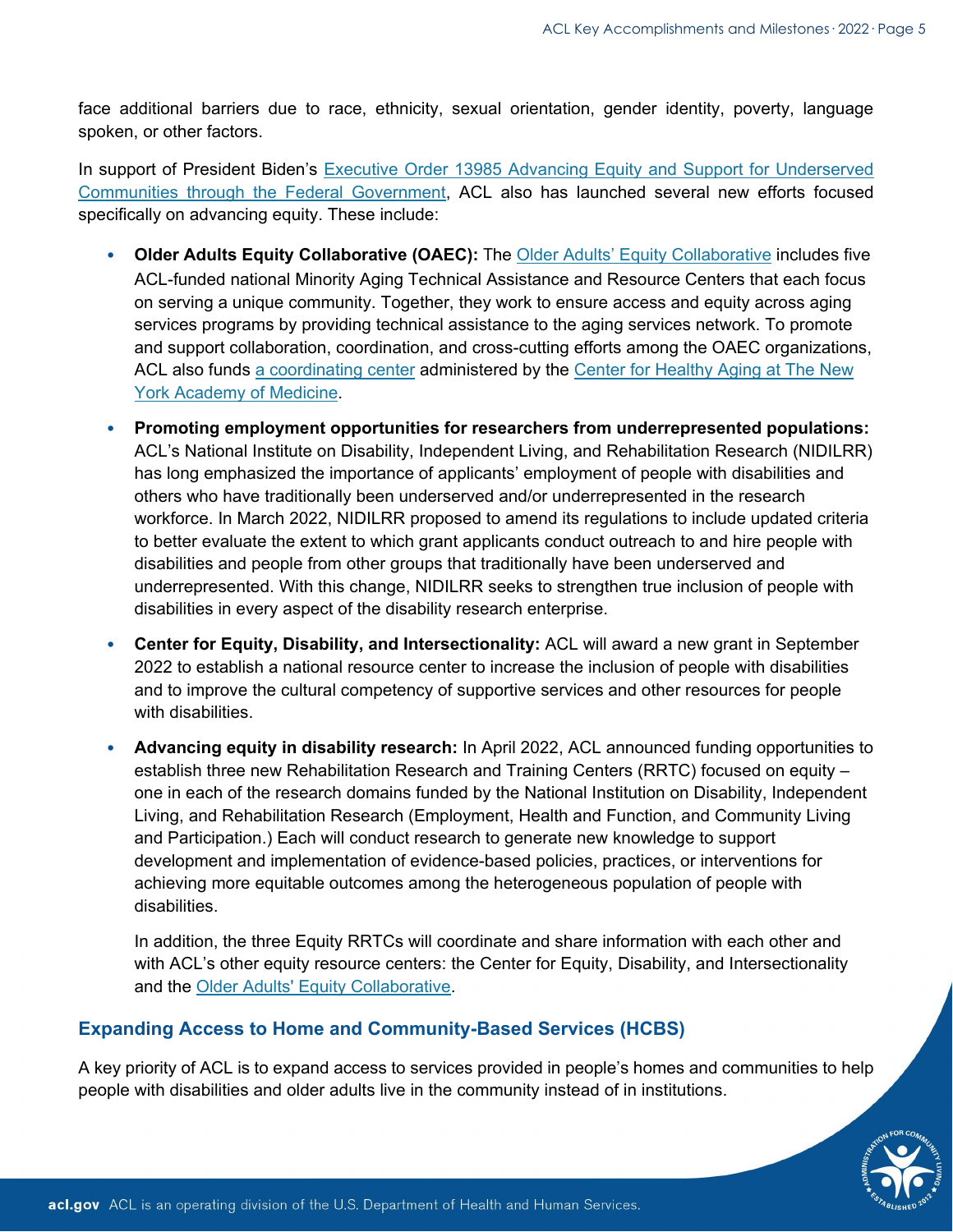- **Affordable, accessible housing and supportive services:** In partnership with the Department of Housing and Urban Development (HUD) and in collaboration with Centers for Medicare & Medicaid Services (CMS), the HHS Assistant Secretary for Planning and Evaluation (ASPE), and the Substance Abuse and Mental Health Services Administration (SAMHSA) within HHS, ACL launched the [HHS-HUD Housing and Services Resource Center](https://acl.gov/HousingAndServices) (HSRC) in December 2021. The goal of the HSRC is to coordinate federal resources and facilitate state and local partnerships between state Medicaid, disability and aging agencies; ACL's disability and aging networks; public housing agencies and authorities; and homeless, disability, and aging service providers.
- **Supporting transitions from institutions to home:** As opportunities to expand access to HCBS grow through Money Follows the Person, supplemental services, and other value-based health care programs, ACL is supporting the disability and aging networks' ability to partner with nursing homes and hospitals to safely transition individuals to home with services and supports. ACL is working in partnership with CMS and HUD to provide technical assistance to states to strengthen partnerships among the disability and aging network agencies, state Medicaid agencies, and housing agencies to help people transition out of institutions, braid funding, and secure home and community-based services and housing to live in the community.
- **Strengthening and expanding the direct care workforce:** Direct care workers (DCWs) provide vital services to help people with disabilities and older adults live independently in the community. Demand for these essential professionals is at an all-time high as the result of growth in home and community-based services and an increase in the number of people with disabilities and older adults who need support to live at home. With an average turnover rate of 45% and significant challenges to recruiting and retention, however, the demand has far exceeded supply for many years. The workforce shortage worsened during the COVID-19 pandemic, as direct care workers were quarantined or left the workforce. Without an adequate number of direct care workers, many people are unable to obtain the services they need, which limits full participation and true inclusion in society.

There are multiple reasons for difficulties in recruiting and retaining DCWs, including low wages, lack of benefits, lack of training and supportive supervision, few promotion opportunities, and competition with other higher paid jobs. In 2022, ACL, in collaboration with the Department of Labor, and CMS and ASPE within HHS, will launch a resource and technical assistance center to help states begin to address these challenges and to strengthen and grow the direct care workforce. The center will provide resources, technical assistance and, through learning collaboratives, opportunities for states and providers of direct care services to share successful strategies and learn from each other.

• **Collaboration to improve the quality of home and community-based services:** HCBS are primarily funded by Medicaid, and ACL has a very close working relationship with the Centers for Medicare & Medicaid Services (CMS). ACL is working closely with CMS on implementation of the HCBS Settings Rule, which for the first time set standards to ensure that all people receiving HCBS have access to the full benefits of community living. ACL and CMS also are collaborating on initiatives around HCBS quality, strategies to strengthen the direct care workforce, and institutional diversion and transition.

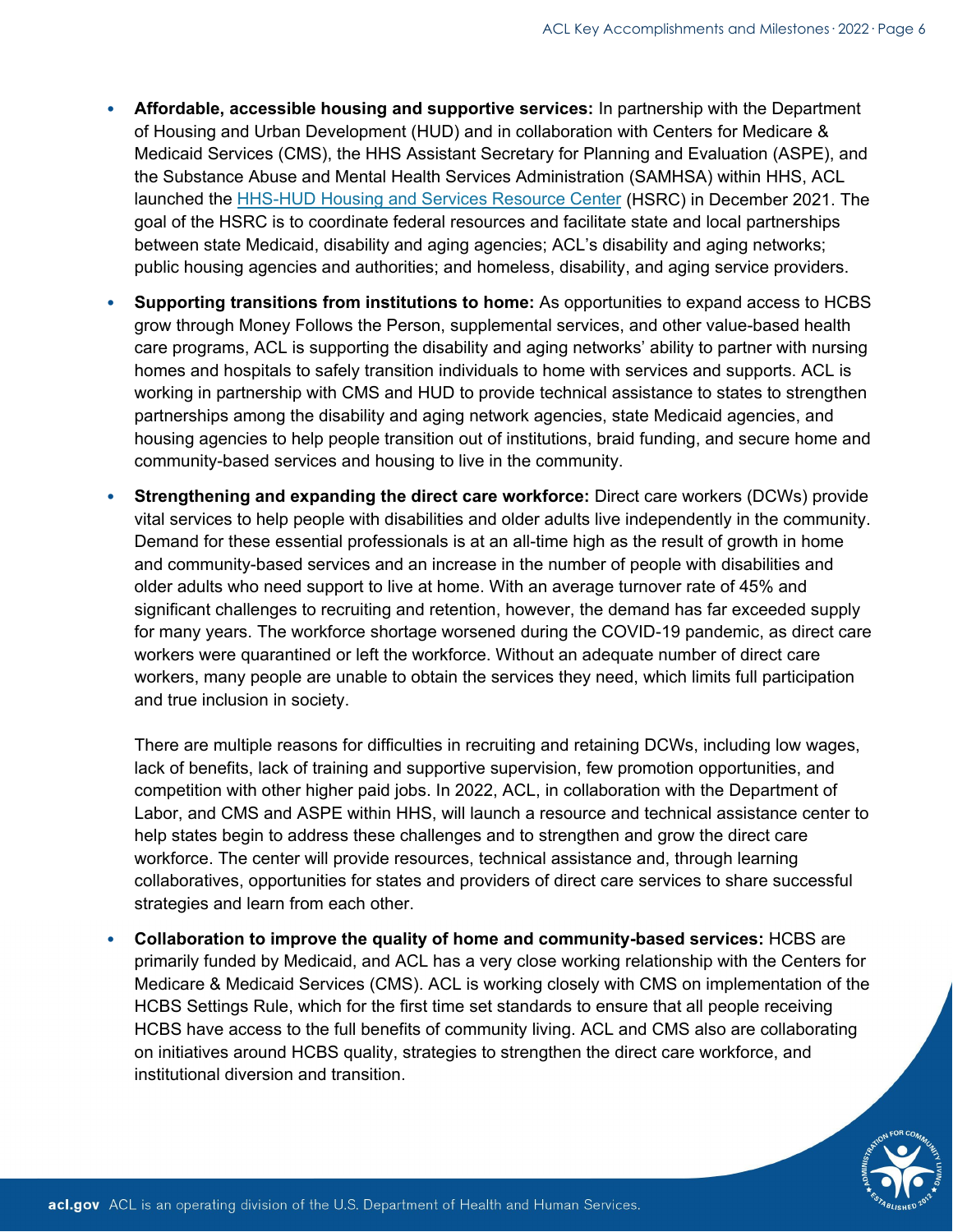• **Aligning health care and social services and addressing the social determinants of health:** Since 2012, ACL has worked with public and private partners to build the business skills and enhance the effectiveness, efficiency, and sustainability of the aging and disability networks. More recently, these efforts have evolved to support expanding and strengthening the capacity of ACL's networks to effectively and efficiently partner with the health care sector to address social needs. ACL also is working with partners across HHS to develop a department-wide Social Determinants of Health Action Plan and to accelerate the formation of community-level infrastructure to provide holistic, person-center services that support overall health and wellbeing.

## **Supporting Families and Caregivers**

Families and other informal caregivers have long been the backbone of America's caregiving infrastructure. Each year, more than 53 million people provide a broad range of assistance to support the health, quality of life, and independence of someone close to them. With the populations of both older adults and people with disabilities growing, supporting family caregivers is a critical public health issue that affects everyone, and is a key focus for ACL.

- **National Family Caregiving Strategy:** In 2021, ACL delivered two reports to Congress on issues facing family caregivers and recommendations for addressing them: the [Recognize,](https://acl.gov/RAISE/report)  [Assist, Include, Support, and Engage \(RAISE\) Family Caregiver Act report to Congress](https://acl.gov/RAISE/report) and the [Supporting Grandparents Raising Grandparents \(SGRG\) Act report to Congress.](https://acl.gov/SGRG/report) ACL is now working with the RAISE and SGRG advisory councils and federal partners to develop a national caregiving strategy, which will be delivered to Congress in fall 2022.
- **Building dementia-capable communities:** More than 5 million Americans are currently living with Alzheimer's disease and related dementias (ADRD), and researchers expect that number to double within the next three decades. Most people with ADRD will need day-to-day assistance from family members in order to retain their independence, quality of life, and well-being. ACL is working to expand dementia capability of communities across the nation, including tribal communities, and to increase training and support for caregivers.
- **Lifespan respite:** Respite care offers caregivers temporary relief from the daily routine and stress that can come with providing care. Respite can play a critical role in strengthening family stability and maintaining the health of the family caregiver. Through the Lifespan Respite Care program, ACL is working with states to enhance and strengthen their respite systems, improve coordination and dissemination of respite services, streamline access to respite programs, fill gaps in services, and improve the overall quality of respite services.
- **Advanced care planning for people with intellectual and developmental disabilities (I/DD):** Nearly one million families in the U.S. include adults with I/DD living with aging caregivers and that number is expected to grow in the coming years. About two-thirds of these families do not have advanced care plans in place, and families often are concerned with what will happen to their loved ones with I/DD when they are no longer able to care for them. To build capacity across the disability and aging networks to support people with I/DD and their families, particularly in advanced care planning, in Oct 2021, ACL [launched a new initiative](https://acl.gov/news-and-events/announcements/acl-awards-project-national-significance-bridging-aging-and) to bring together State Councils on Developmental Disabilities, state developmental disability agencies, and state aging agencies.

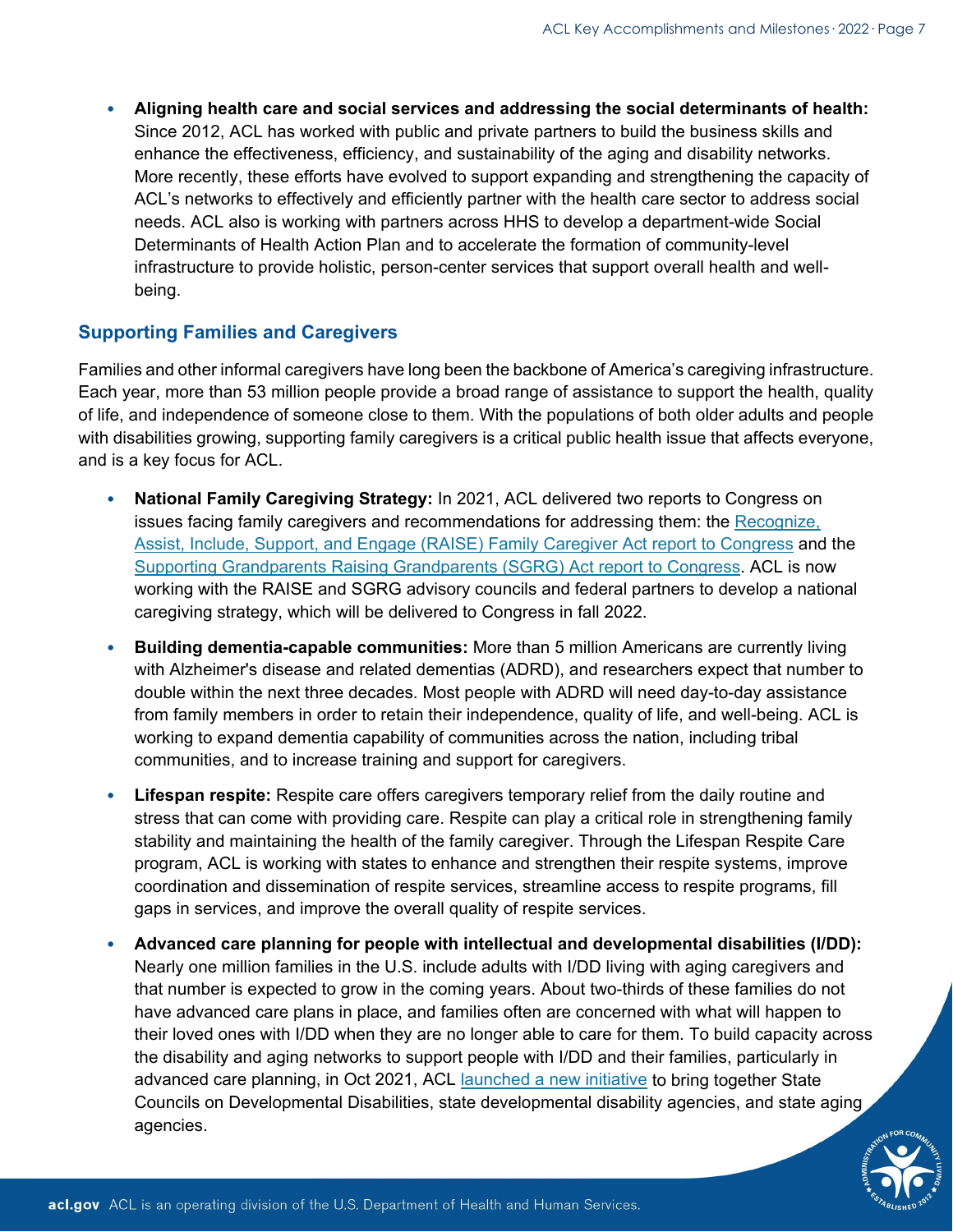## **Supporting people with behavioral and mental health conditions**

- **I/DD and co-occurring behavioral and/or mental health conditions:** People I/DD who have co-occurring behavioral and/or mental health conditions have tremendous unmet needs due to system fragmentation and a general lack of qualified mental health professionals who can provide specialized services to this population. In 2021, ACL awarded five National Training Initiative (NTI) grants to University Centers for Excellence in Developmental Disabilities to collaborate with state stakeholders to improve systems integration to more effectively address these barriers. In 2022, ACL will award a five-year grant to create a national resource center to provide integrated and culturally competent mental health services and home and community-based services to people with I/DD, their families, and others in their support systems.
- **Older Adults Mental Health Awareness Day:** Mental health is critical to well-being at every age. Since 2018, ACL has partnered with the Substance Abuse and Mental Health Services Administration (SAMHSA) to present the [Older Adult Mental Health Awareness Day,](https://connect.ncoa.org/oamhad2022?utm_source=Toolkit&utm_medium=Social&utm_campaign=OAMHAD&j=1454165&sfmc_sub=6954352&l=6707_HTML&u=32653772&mid=515008575&jb=0) a day-long symposium on meeting the mental health needs of older adults. The event has grown each year, and registration for the 2022 event tops 4,000.
- **Research on Mental Health:** For 30 years, ACL's National Institute on Disability, Independent Living, and Rehabilitation Research (NIDILRR) has partnered with SAMHSA to fund research related to disability and mental health. Two prominent research tracks have focused on youth and young adults with serious mental health conditions, and adults with serious mental illness. The research, training, and technical assistance that NIDILRR has co-funded over the years has helped to both solidify the research-to-practice pipeline and to establish a number of evidencebased practices and approaches, including [Wellness Recovery Action Plan \(WRAP\),](https://www.wellnessrecoveryactionplan.com/what-is-wrap/) a process for creating action plans to achieve goals and support health and wellness; [Helping Youth on the](https://www.umassmed.edu/hype/)  [Path to Employment \(HYPE\),](https://www.umassmed.edu/hype/) a career development program designed for young adults with mental health conditions to enhance long-term vocational outcomes; and more.
- **Commit to Connect:** To tackle the challenge of combatting social isolation during COVID-19 and beyond – ACL pulled together partners from across federal government, the aging and disability networks, philanthropy, and industry. Together, we created the [Commit to](https://acl.gov/CommitToConnect)  Connect [campaign,](https://acl.gov/CommitToConnect) a public-private partnership that challenges each of us to do our part – to connect and engage ourselves, reach out to others to help them to do the same, and work together to create tools and resources.

## **Protecting Rights and Preventing Abuse and Neglect**

Abuse and neglect rob people of their fundamental human rights, erode equal opportunity, and harm health and well-being; equity and inclusion cannot be achieved in the face of abuse. Preventing abuse, neglect, and exploitation of older adults and people with disabilities has been a priority for ACL since its inception.

• **Elder Justice Coordinating Council:** In 2012, then-Secretary of Health and Human Services Kathleen Sebelius and then-Attorney General Eric Holder convened the first meeting of the [Elder](https://acl.gov/programs/elder-justice/elder-justice-coordinating-council-ejcc)  [Justice Coordinating Council \(EJCC\).](https://acl.gov/programs/elder-justice/elder-justice-coordinating-council-ejcc) In the years since, ACL has convened the EJCC on behalf of the HHS Secretary. The EJCC provides national policy and program leadership on [protecting](https://acl.gov/programs/elder-justice/prevention-elder-abuse-neglect-and-exploitation)  [the rights and preventing the abuse of older adults.](https://acl.gov/programs/elder-justice/prevention-elder-abuse-neglect-and-exploitation)

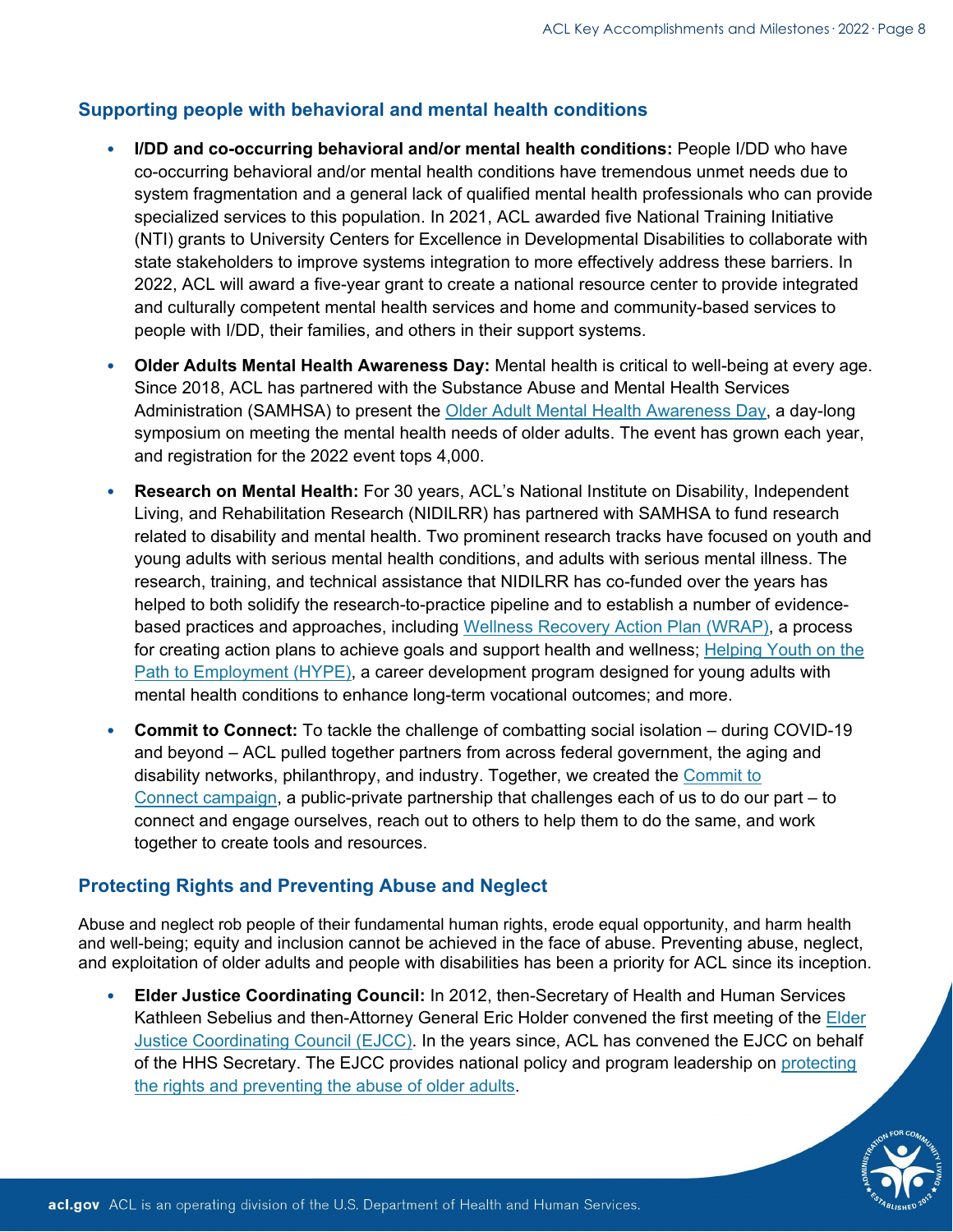- **Guardianship reform and advancing alternatives to guardianship:** From the beginning, ACL has worked to uphold the right to self-determination, regardless of age or disability, through guardianship reform; development of an array of less restrictive options, such as supported decision-making; and programs that provide legal assistance and support to people subject to guardianship (including those who want to terminate their guardianship). ACL has been a key funder of the [Working Interdisciplinary Networks of Guardianship Stakeholders \(WINGS\) project,](https://www.americanbar.org/groups/law_aging/resources/wings-court-stakeholder-partnerships0/) through which states have created partnerships between courts and stakeholders to reform unnecessary and overbroad guardianship systems and to prevent, detect, and address guardianship abuse. Other ACL programs provide direct support to older adults and people with disabilities. One example is the [Center on Youth Voice, Youth Choice,](https://gcc02.safelinks.protection.outlook.com/?url=https%3A%2F%2Fyouth-voice.org%2F&data=05%7C01%7CChristine.Phillips%40acl.hhs.gov%7C0b0cbeb6016742f1eac808da2259286a%7Cd58addea50534a808499ba4d944910df%7C0%7C0%7C637860063722369537%7CUnknown%7CTWFpbGZsb3d8eyJWIjoiMC4wLjAwMDAiLCJQIjoiV2luMzIiLCJBTiI6Ik1haWwiLCJXVCI6Mn0%3D%7C3000%7C%7C%7C&sdata=wiWOSp2mdt02z4ntBeqRGmWf49UUl1rS5VnHYKb0dyI%3D&reserved=0) which helps young people with disabilities learn about and arrange alternatives to guardianship as they leave high school.
- **Creating a "federal home" for Adult Protective Services (APS):** Over the past decade, ACL has led federal efforts to support the critical work of APS programs through a variety of initiatives, including developing [Voluntary Consensus Guidelines](https://acl.gov/programs/elder-justice/final-voluntary-consensus-guidelines-state-aps-systems) containing recommendations and best practices from the field and launching the first comprehensive national reporting system for APS programs, the [National Adult Maltreatment Reporting System.](https://namrs.acl.gov/) In 2015, ACL awarded the first federal grants specifically designated for APS, awarding \$2.8 million to 11 APS programs. In FY 2021, ACL awarded \$180 million in grants to states to fund – for the first time – the federal APS program authorized by the Elder Justice Act in 2010. With those grants, states expanded remote work capabilities, improved reporting systems, improved responses to scams and fraud, provided direct services for APS clients, and more.
- **Expanding and improving Long-Term Care Ombudsman services:** In every state, long-term care ombudsmen are advocates for residents of nursing homes, board and care homes, assisted living facilities, and similar adult care facilities. They work to resolve problems of individual residents; bring about changes at the local, state, and national levels to improve care; and help residents and their families and friends understand and exercise rights guaranteed by law. Authorized in the Older Americans Act in 1972, the program has achieved two major milestones in ACL's first decade. In 2015, ACL published a [long-awaited final rule](https://www.federalregister.gov/documents/2015/02/11/2015-01914/state-long-term-care-ombudsman-programs) to improve the consistency and quality of services provided to residents of long-term care facilities. In 2021, ACL provided funding to states to expand the reach of ombudsmen into assisted living facilities.
- **Improving quality of home and community-based services and safety of group homes:** With grants from ACL, eight states are currently developing, testing, and refining models for integrating systems for community-based monitoring of people living in group homes and other community settings and building capacity. The goal of this initiative is to provide states with a range of models and promising practices that can be used to improve quality of home and community-based services and strengthen protections against abuse and neglect of people with disabilities living in the community. This complements work that ACL is doing with the Centers for Medicare & Medicaid Services regarding quality measures, person-centered planning, and assurances that address health and safety.
- **Mitigating the impact of the opioid epidemic on older adults:** The opioid crisis has had a unique impact on many older adults. Because they are more likely to be prescribed opioids, they are at increased risk of abuse, neglect, and exploitation. Medication theft by caregivers can leave them with unmanaged pain, domestic disturbances caused by family members with opioid